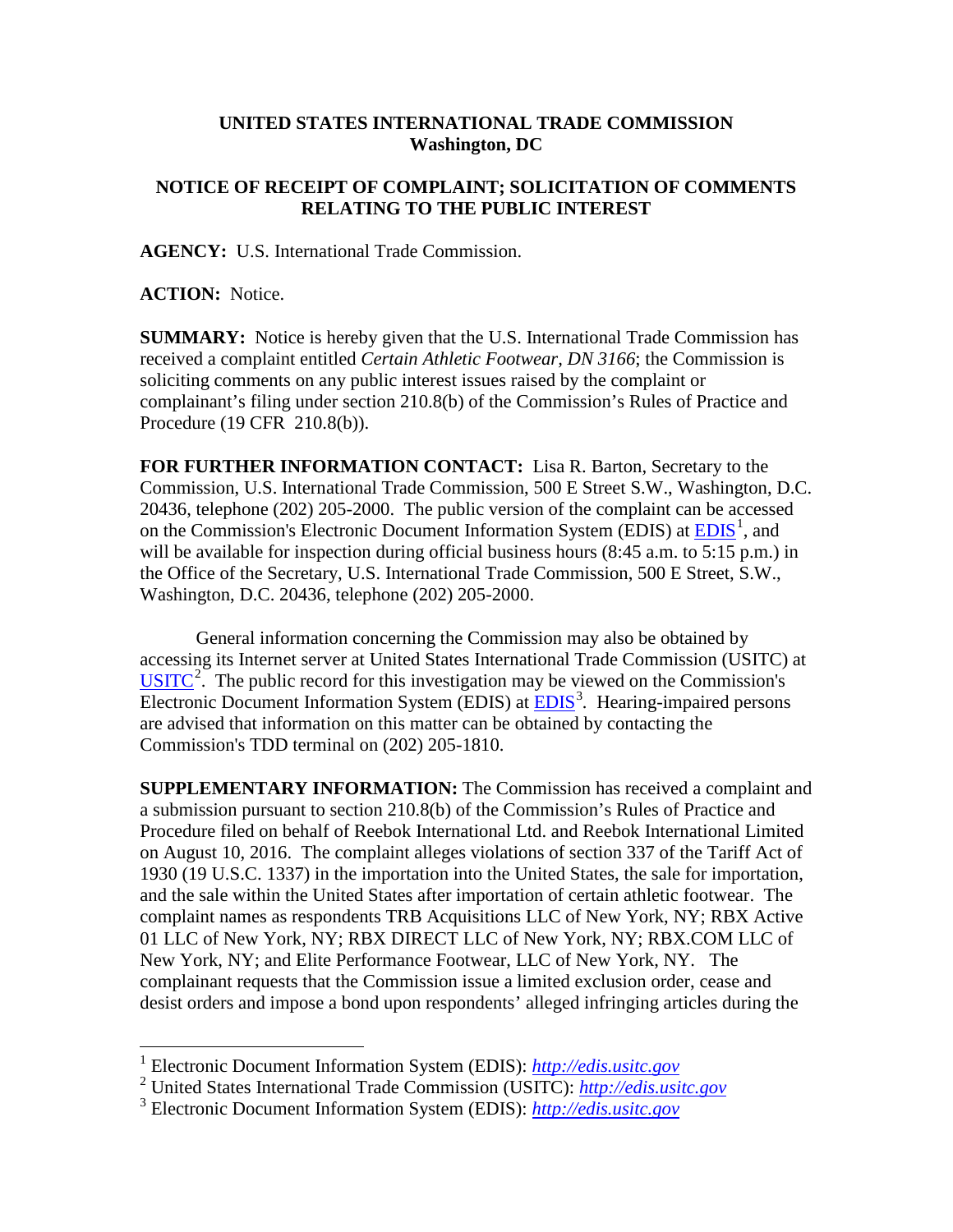60-day Presidential review period pursuant to 19 U.S.C. 1337(j).

Proposed respondents, other interested parties, and members of the public are invited to file comments, not to exceed five (5) pages in length, inclusive of attachments, on any public interest issues raised by the complaint or section 210.8(b) filing. Comments should address whether issuance of the relief specifically requested by the complainant in this investigation would affect the public health and welfare in the United States, competitive conditions in the United States economy, the production of like or directly competitive articles in the United States, or United States consumers.

In particular, the Commission is interested in comments that:

- (i) explain how the articles potentially subject to the requested remedial orders are used in the United States;
- (ii) identify any public health, safety, or welfare concerns in the United States relating to the requested remedial orders;
- (iii) identify like or directly competitive articles that complainant, its licensees, or third parties make in the United States which could replace the subject articles if they were to be excluded;
- (iv) indicate whether complainant, complainant's licensees, and/or third party suppliers have the capacity to replace the volume of articles potentially subject to the requested exclusion order and/or a cease and desist order within a commercially reasonable time; and
- (v) explain how the requested remedial orders would impact United States consumers.

Written submissions must be filed no later than by close of business, eight calendar days after the date of publication of this notice in the *Federal Register*. There will be further opportunities for comment on the public interest after the issuance of any final initial determination in this investigation.

Persons filing written submissions must file the original document electronically on or before the deadlines stated above and submit 8 true paper copies to the Office of the Secretary by noon the next day pursuant to section 210.4(f) of the Commission's Rules of Practice and Procedure (19 CFR 210.4(f)). Submissions should refer to the docket number ("Docket No. 3166") in a prominent place on the cover page and/or the first page. (*See* Handbook for [Electronic Filing Procedures](http://www.usitc.gov/secretary/fed_reg_notices/rules/handbook_on_electronic_filing.pdf), *Electronic Filing Procedures*<sup>[4](#page-1-0)</sup>). Persons with questions regarding filing should contact the Secretary (202-205-2000).

 $\overline{a}$ 

<span id="page-1-0"></span><sup>4</sup> Handbook for Electronic Filing Procedures:

[http://www.usitc.gov/secretary/fed\\_reg\\_notices/rules/handbook\\_on\\_electronic\\_filing.pdf](http://www.usitc.gov/secretary/fed_reg_notices/rules/handbook_on_electronic_filing.pdf)